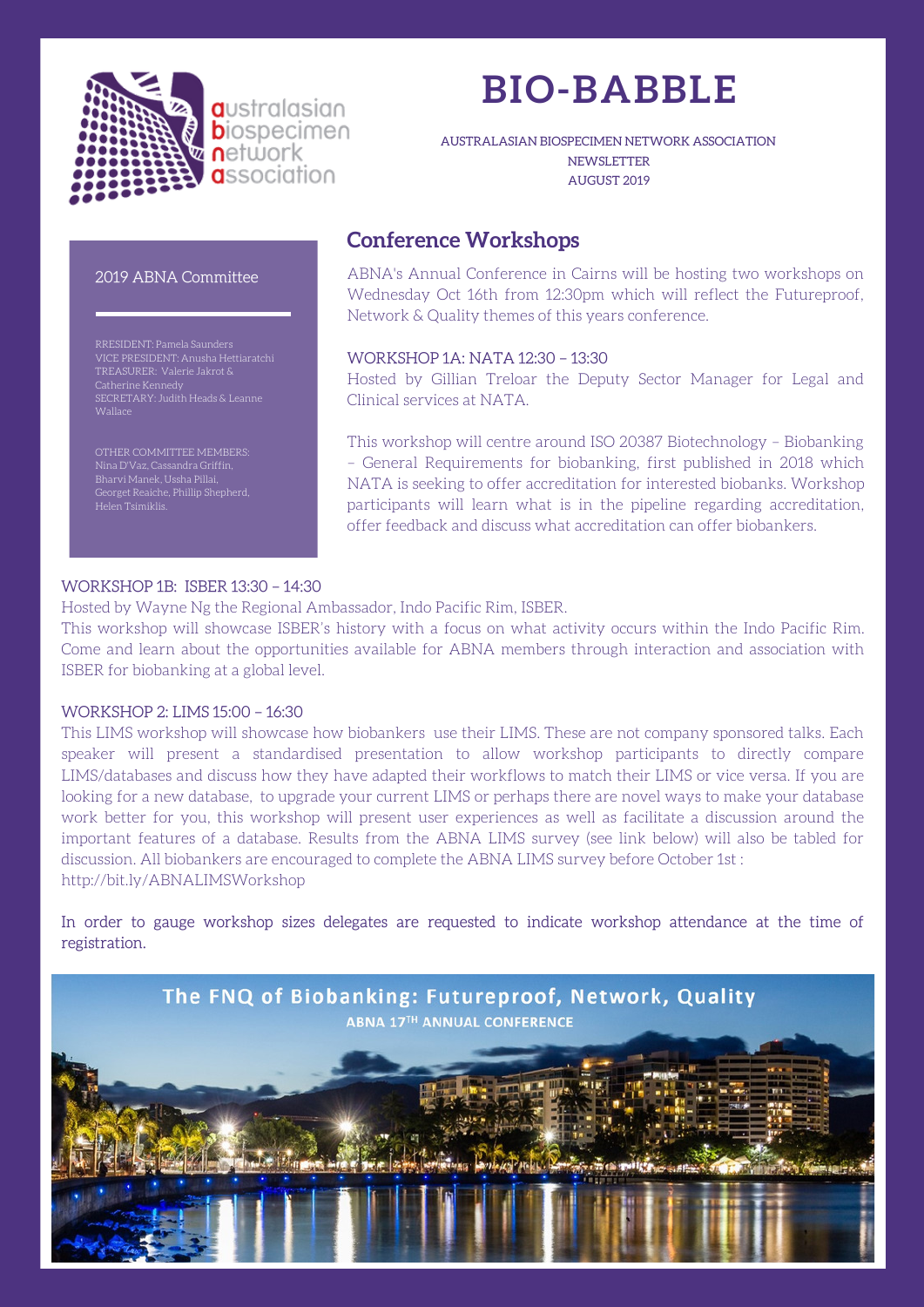### **International Accreditation New Zealand**

# **The National Association of Testing Authorities, Australia**

The National Association of Testing Authorities, Australia (NATA) is Australia's national accreditation body for the accreditation of laboratories, inspection bodies, calibration services, producers of certified reference materials and proficiency testing scheme providers throughout Australia. It is also Australia's compliance monitoring authority for the OECD Principles of GLP. NATA is a public company limited by guarantee and our constitution is described in the NATA Rules.

NATA has a Memorandum of Understanding with the Australian Government and various state and territory governments that recognise its key role in Australia's technical infrastructure. The Australian Government recommends the use of NATAaccredited facilities whenever this is an option and encourages state and territory governments and other instrumentalities to do likewise.

For more information on NATA: https://www.nata.com.au/



International Accreditation New Zealand (IANZ) is New Zealand's premier accreditation body. An organisation that holds IANZ accreditation can have confidence in its processes and thereby provide assurance to its customers and clients.

IANZ is part of the Accreditation Council an autonomous, Crown entity established in 1972. IANZ is a full signatory member of the International Laboratory Accreditation Cooperation (ILAC) and the regional body, Asia Pacific Accreditation Cooperation (APAC).

IANZ is active in the global and regional networks of accreditation authorities. A Mutual Recognition Arrangement ensures test, calibration and inspection reports from IANZ accredited organisations meet the required international standards and avoids the need for expensive re-testing and re-certification. In turn, accredited reports from these other countries are recognised in New Zealand.

For more information on IANZ: https://www.ianz.govt.nz/



# **Spotlight on ABNA Invited Conference Speakers**

# Gillian Treloar



Gillian Treloar is the Deputy Sector Manager for Legal and Clinical services at NATA. The role involves liaising with stakeholders including government regulators and accredited facilities on issues related to compliance and Quality Management Systems. Prior to joining NATA, Gillian had over 30 years experience in research and pathology and experienced significant changes in the regulatory and accreditation environments as well as been part of the introduction of automation in testing and the development of Laboratory Information Systems. ISO 20387 Biotechnology - Biobanking - General requirements for biobanking was published in 2018. This document recognises the importance of biobanks around the world for research and the exchange of knowledge. NATA is seeking to offer accreditation for biobanks with the objective of promoting confidence and cooperation between researchers and other parties.

Gillian will be running Workshop 1A at ABNAs Annual Conference The FNQ of Biobanking - Futureproof, Network, Quality in Cairns on Wednesday 16 October.

> For conference registration and to sign up for all workshops head to the registration portal: http://abna-2019-cairns.w.abna.currinda.com/register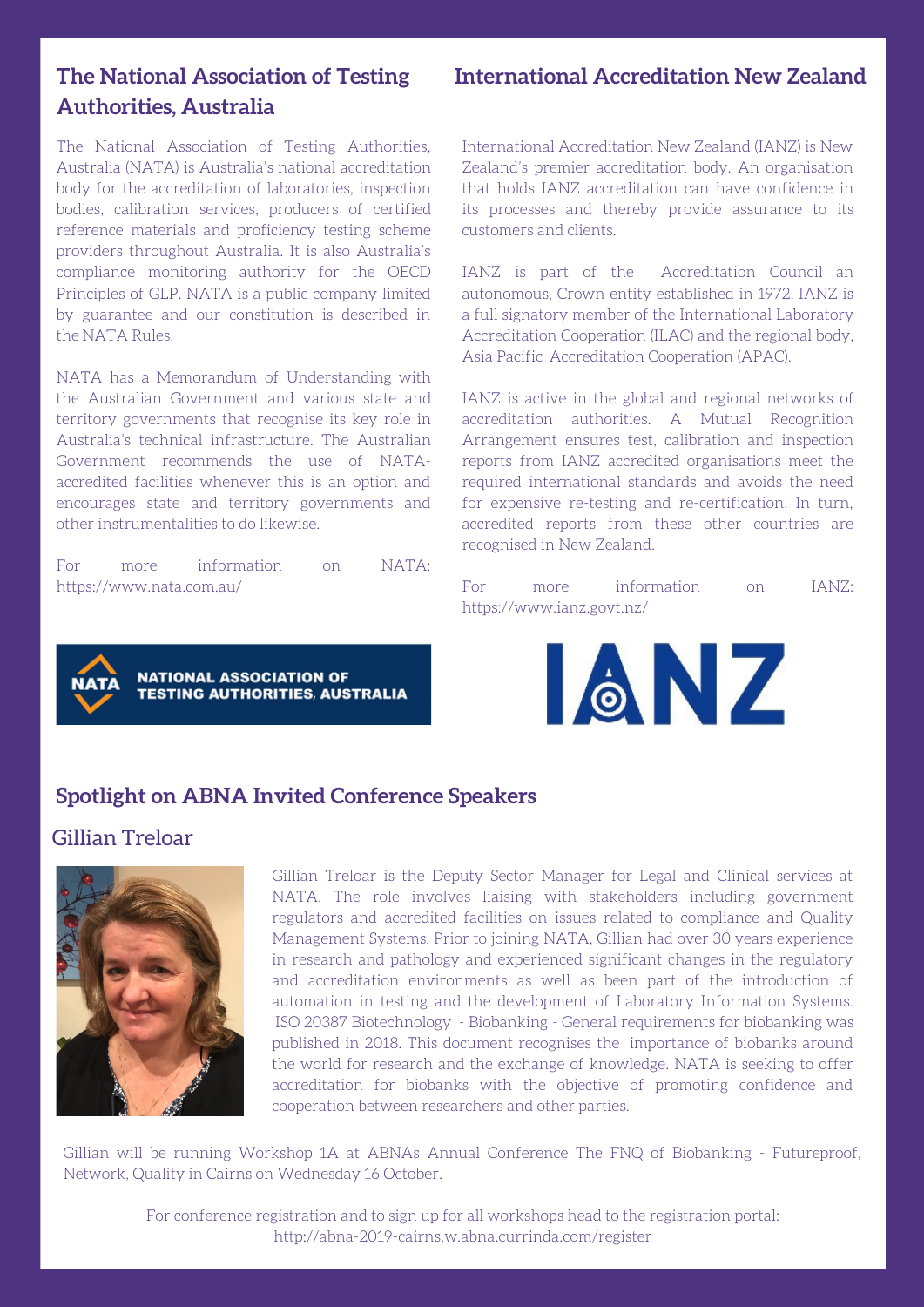# **Spotlight on ABNA Invited Conference Speakers ... continued**

# Dr Sonu Bhaskar

Dr Sonu Bhaskar is an award-winning clinician-scientist, academic neurologist and healthcare executive with a specialisation in vascular neurology and neuroradiology and a researcher with a strong focus on neurovascular imaging, (neuro)-epidemiology and health-systems.

Dr Bhaskar is the Founding Director and Chair of Governance Board of NSW Brain Clot Bank – a flagship world's first initiative established with the funding from the NSW Ministry of Health in partnership with NSW Health Pathology, local health districts (LHDs), comprehensive stroke centres, NSW State-wide Biobank and medical research institutes in NSW. Dr Bhaskar leads the Neurovascular Imaging Laboratory and holds conjoint affiliations at the Department of Neurology & Neurophysiology, Liverpool Hospital, South Western Sydney Local Health District (SWSLHD), Ingham Institute for Applied Medical Research and the University of New South Wales (UNSW) Sydney.

Prior to moving to South Western Sydney, Dr Bhaskar has worked at world's leading university hospitals and research institutes in Australia, Europe and Asia. He has successfully led many novel initiatives with broader policy implications. Dr Bhaskar has attracted substantial funding through competitive fellowships and project grants. He has been the recipient of prestigious national and international awards including EU Marie Curie fellowship, Spanish Ministry of Health fellowship, Dutch Ministry Top Talent Award in Biomedical Sciences and Medical Innovation and Prof AR Rao Young Scientist Award. Dr Bhaskar is a member of distinguished societies including the European Academy of Neurology (EAN), American Neurological Association (ANA) and International Society of Cerebral Blood Flow and Metabolism (ISCBFM). Dr Bhaskar's work has been published in several prestigious journals including Nature Scientific Reports, Annals of Clinical and Translational Neurology, BMC Neurology, Clinical Science and Journal of Cerebral Blood Flow and Metabolism.

Dr Bhaskar founded Neurology Talkies – a novel program dedicated to improving awareness of neurological diseases through community engagement. In 2019, Dr Bhaskar was selected to deliver two Neurology Talkies talks at Liverpool and Carnes Hill Library, for Inspiring Australia's Talking Science Series, as part of Sydney Science Festival in National Science Week. Dr Bhaskar is passionate about compassionate & inclusive healthcare leadership, humane and ethical innovation and patient-centered care.



Dr Sonu Bhaskar will be presenting at ABNAs annual conference The FNQ of Biobanking - Futureproof, Network, Quality in Cairns on Thursday October 17.

Read more about Dr Bhaskar's work here: https://www.southwestsydneyresearch.org.au/dr-sonubhaskar-turning-an-idea-into-reality/

> If you have any suggestions for a short article for Bio-Babble, please contact : Pamela Saunders ABNA President pamela.consulting1@gmail.com

> > http://abna.org.au/